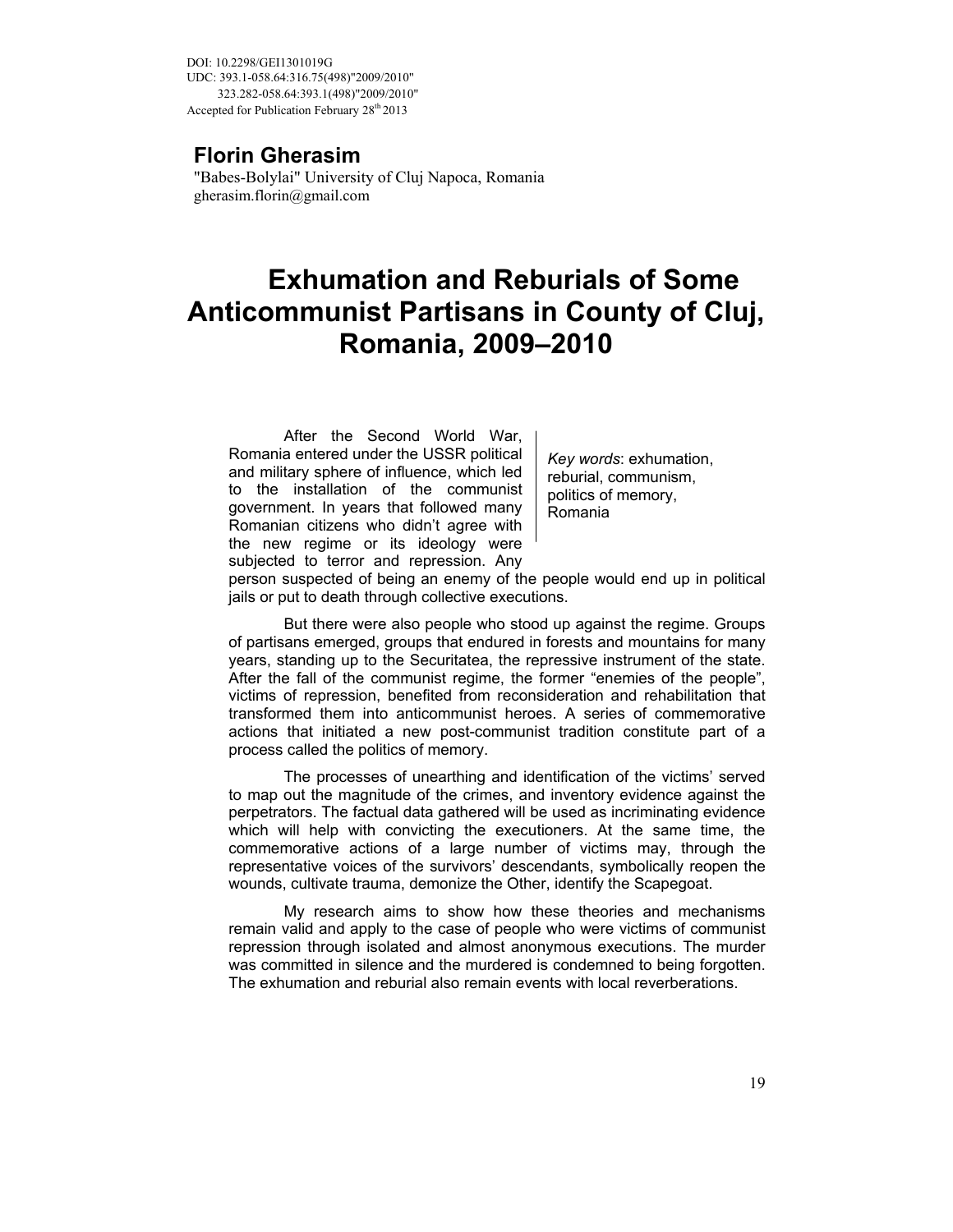## $\Diamond$  Гласник Етнографског института САНУ LXI (1)  $\Rightarrow$

**The delayed ritual**. The exhumation and reburial of three anticommunist partisans in a village in Transylvania (Săntejude Vale, county of Cluj, 100 kilometers North from Alba Iulia)

The peasant Simion Muresan, aged 72, sheltered four partisans in his house for two weeks. He was reported by someone to the local authorities. On the  $5<sup>th</sup>$  of October 1949, a Security detachment surrounded this peasant's house. Two partisans were caught. They were tortured, beaten in public and then brought to a court of justice in the town of Gherla. The next day they were brought to the village again, beaten again and in the evening they were shot at the edge of the forest. They were put together in a grave by their families, who were forced to dig the grave at gunpoint.

The same evening, at 11 PM, Simion Muresan, the man who hid them, was taken from home while he was having dinner with his family. He was taken by a Security officer. Without witnesses, he was taken to a field at the edge of the village, where he was killed, being shot in the back. This method was used very often by Security. They could justify their crime saying that the executed man wanted to run away. His son, aged 35, who lived in the same house with his father, was brought the same night to the place of the murder and he was forced to dig the grave. The Security officer pushed the old man's body into the grave with his boot. The grave was covered by the son, but without candles or any funerary ritual. The son was told that he was not allowed to make a cross or any sign at the place.<sup>1</sup> He was also threatened that he would end up like his father if he didn't obey the instructions, which became taboo.

The taboo was obeyed. For 60 years, the three "enemies of the people" rotted in the ground, without being integrated, from a cultural perspective, in the familial and (collective) community rituals for the dead. Not even the papers of deceased were made. The taboo concerning the memory of these three men was absolute.

Only in October 2009, all the conditions necessary for the reparatory actnamely the exhumation and the reburial of the three dead people, which corresponds to the specific ritual for the proper funeral (Verdery, 2005, 15) that they didn't benefit from in 1949, were met.

Being informed about these activities, I decided to study the event as an observer and to be present at the exhumation and at the second funerals.

The research methods I used were direct observation (approval was needed in order for me to participate at the exhumation), the semi-structured interview, the open interview, document analysis and the analysis of visual documentation (photos and videos).

 After the first day of fieldwork, I realized that I found myself in front of a complex case in which returning of the real identity to the dead men after 60 years will be done according to the opinions and the interests of the living actors, the living descendants, respectively. This was chance to apply the theory from the famous book written by Katherine Verdery, "The political lives of dead bodies".

**B1. The national political context**. On the  $6<sup>th</sup>$  of March 1945, in Bucharest, Dr. Petru Groza government started the communist dictatorship in Romania. This process was doubled by sovietization as a mentor and a guarantor of the new system. A series of predictable events succeeded. On the 30th of December 1947, king Mihai I

<sup>&</sup>lt;sup>1</sup> Information provided by Muresan Petru, 62 years old, grandson of the victim.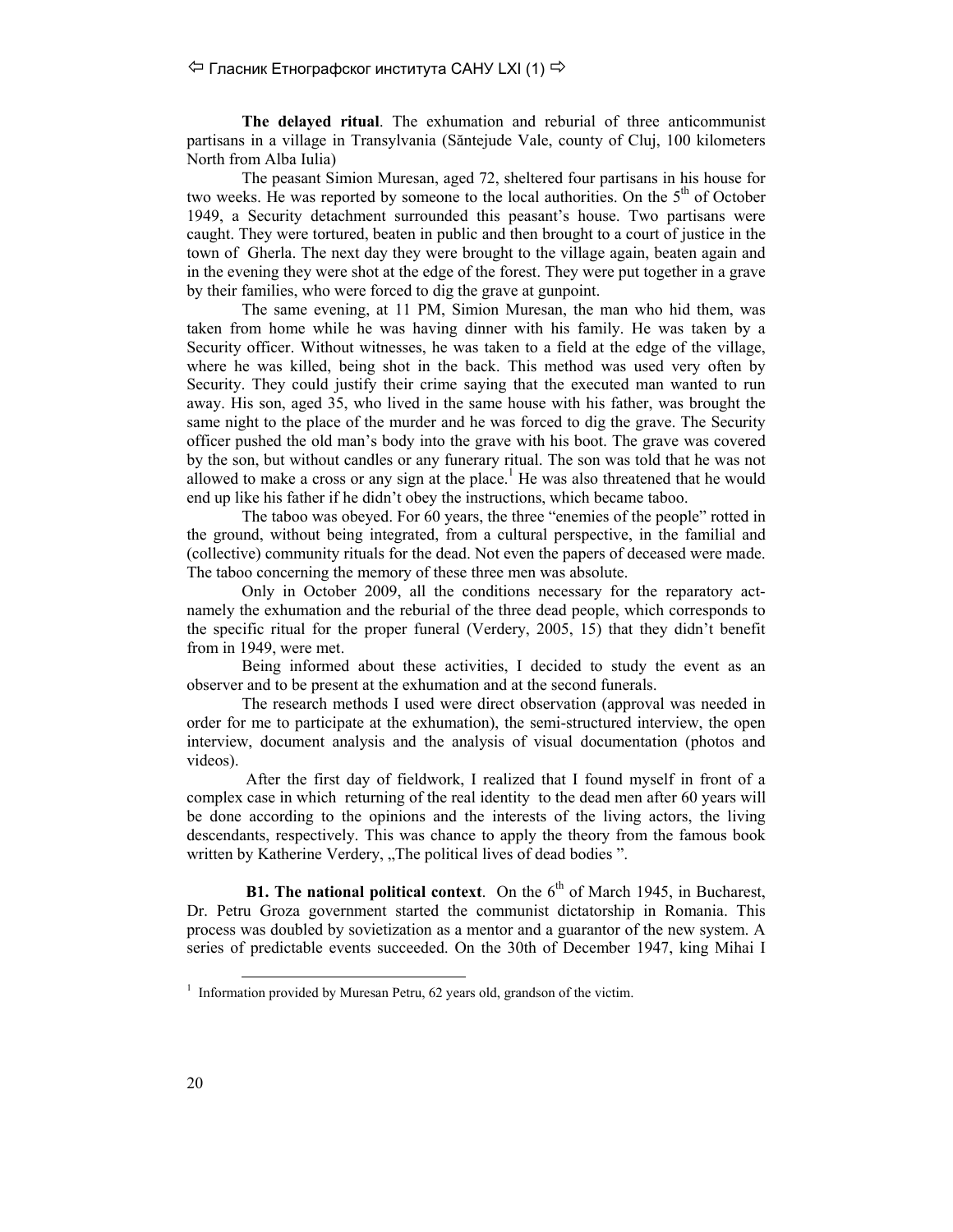was forced to abdicate and exiled. Romania became a Popular National Republic. On the  $11<sup>th</sup>$  of June 1948 the communist government decided on the nationalization of the means of production in industry, services, trade and finance. Political purgation took take place among the intellectual community (universities, The Romanian Academy, Creation Associations) as well as in the Army. The historical democratic parties were forbidden and their leaders were sent to prisons and killed. In 1949 the process of nationalization in agriculture started, in accordance with the Soviet model. (Dobrincu, Iordachi, 2005, 25)

But not all people accepted to obey this reality. Thus, groups of partisans emerged in the Făgăraț mountains, but also in Apuseni, Rodnei or the Transylvania Plain.

**B2 The religious context in Transylvania.** The religious landscape in Transylvania was different from the other regions of Romania. Besides the traditional Orthodox Church, with the help and the political interest of the Austrian Empire, Greek Catholic Church was also influential around the 18th century. After a long period of competition, tension and even conflict between the two Romanian churches, by mid-20th century, the situation seemed balanced, with some ascendant for Greek Catholics, in Transylvania (Barbulescu, 2000, 278). This was also the case for some villages situated in the Transylvania Plain, as they were in the sphere of influence of the strong Eparchy of Cluj-Gherla, and moreover, located in the territorial and spiritual proximity of the Nicula monastery, famous for the miracle-making icon and also a pilgrimage place.

In 1948, under pressure from Moscow, the Greek Catholic Church was declared illegal. All the churches were given over to the Orthodox Church. The Greek Catholic parishes were transformed overnight into Orthodox ones, together with their congregations. The people were not even asked whether they wanted this change of religious confession. Unfortunately, lots of Greek Catholic leaders, bishops, priests and laymen were sent to jail. This phenomenon generated different forms of opposition. Some people retreated to the mountains or to the woods, creating the partisans' movement. The archive research, as well as oral history evidence proved the existence of this kind of movements in the 50s, for example at Cricau, Alba county (Salagean, 2011, 323) or in the Apuseni mountains (Budeanca, Plesa, 2006, 90).

**B3. The formation of Security Military Corps.** In 1949, the communist state set up the military corps called Securitatea Statului (Security of the State). Its official objective was to serve and defend the interests of the socialist nation. In reality, the collective mind associated this institution with state terror, repression, oppression, fear.

**B4. The political and religious local context, in Sântejude village.** The peasant Simion Muresan lived and died as a Greek Catholic. Moreover, in 1949, all the villagers and the priest were still Greek Catholics (according to Ioan Mocean, 79 years old, former partisan). But the structure of the partisans' movement from this area was more complex. It was called The King Michael's Captains, and it was active in the area Campia Turzii and Gherla-Dej, during 1948 and 1949. The movement was formed especially by Greek Catholic believers and monks who were barred from the monastery of Nicula, people who did not want to embrace the Orthodox Cult. This movement was not well structured and did not imply army conflicts. Its members operated by leaving their homes and retreating to the woods. The movement was quickly eradicated.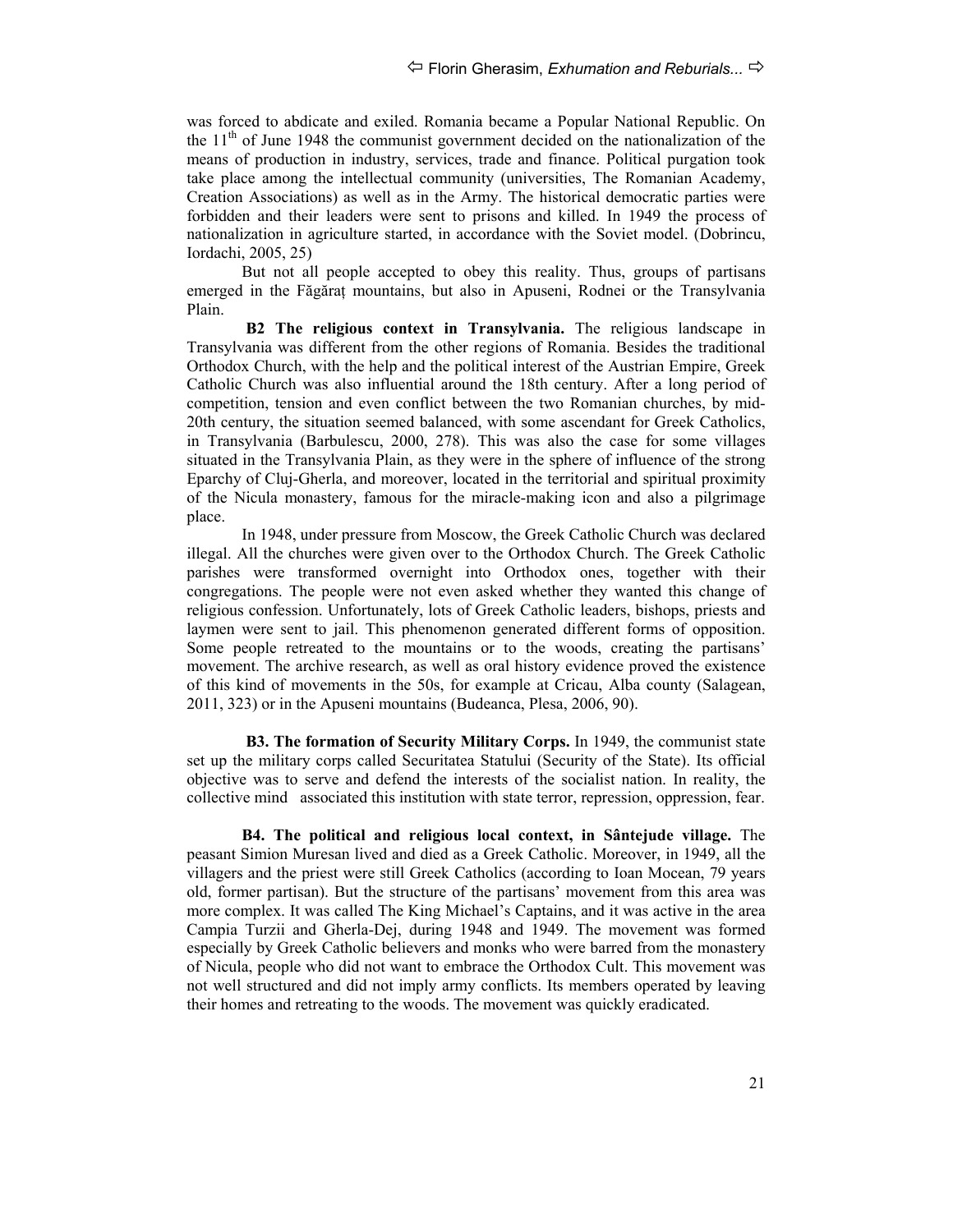A monk's parents had a house located in Sântejude Vale, in a forest clearing where there were only a few establishments (hodai). When the Greek Catholic monks left the Nicula monastery, they took cult objects, but also the famous wooden Icon of Holy Mary, which was believed to be miraculous<sup>2</sup>. The monks hid this wooden Icon and they hid it beneath the plaster in one of the walls of the house situated in the forest, near the Sântejude village, at about only 7 or 8 km from the monastery. There, in that house, near this mysterious place where the Icon was hidden, each partisan took his oath when he was accepted into this secret organization. They would make the oath with their hand on the cross, in front of a partisan monk. Moreover, until the mid-50s, the people who remained faithful in their hearts to the Greek Catholic cult used to secretly baptize their children at that particular place.

In other words, this was an anticommunist movement that also opposed the forced transition to the Orthodox confession.

It was only in January of 1964 that an Orthodox monk from Nicula, now an Orthodox monastery, succeeded in finding the hidden icon and to bringing it back to Nicula.

The Greek Catholics claim that, from their point of view, when they had been banished from the monastery, they were entitled to take the icon, as it belonged to them and could not be possessed by the Orthodox.

The Orthodox monks stated that, from their point of view, the Greek Catholics had stolen the icon from the monastery in 1948 and its recovery was legitimate.

Sixteen years after the event, in the winter of 1964, the Orthodox monk Maciuca found the icon hidden in the wall. In 2009, he stated that he knew exactly where to look for it, as he had been inspired by divinity.<sup>3</sup>

Nevertheless, another witness who took part in that event has a different opinion. He says that in 1964, the Greek Catholic monk who had brought the icon and hidden it in the house was imprisoned at Gherla for political reasons. Approximately two weeks after the icon's recovery, the Greek Catholic monk was discharged. In February 1964, he returned to his parents' house, where his old and sick father was living. In spring, probably under the Security's observation, he left for Brasov. He settled down there and got a job at an industrial factory, but no one knows what happened to him afterwards. The group of initiates suspected him of betrayal concerning the place where the icon was hidden. The Orthodox monk Maciuca became

<sup>&</sup>lt;sup>2</sup> It is about an average-sized icon painted on wood in 1681 by the Orthodox priest Luca from the village Iclod, near Gherla. The theme of the icon is the Holly Mother with Baby Jesus. The icon was bought by the local nobleman Kornis and given to the Orthodox Church from the village of Nicula. In this church, at the beginning of 1699, a group of Austrian soldiers and later on, tens of people claimed having seen the icon in tears over a period of six weeks. An Imperial Commission constituted by the governor of Transylvania took written testimonies from these persons, confirming the supernatural properties of the icon, which was moved to the orthodox monastery of Nicula. The same year the Greek Catholic church was founded. Several years later, the village of Nicula, including the church and the monastery, will become Greek Catholic. During the XVIII century, the presence of the icon turns Nicula into an important pilgrimage place dedicated to the Holly Mother (the 15th August), the second largest pilgrimage place in Transylvania after Sumuleu-Ciuc. Given the special interest for the icon, a center devoted to glass painted icons developed since the XVIII century in the village of Nicula. This centre is still running today and it has an exceptional importance in developing and spreading this art.

<sup>3</sup> The monk Maciuca's side of the story, publicly stated on 5th October 2012, when the memorial cross was unveiled in the forest glade where the partisans' house was located.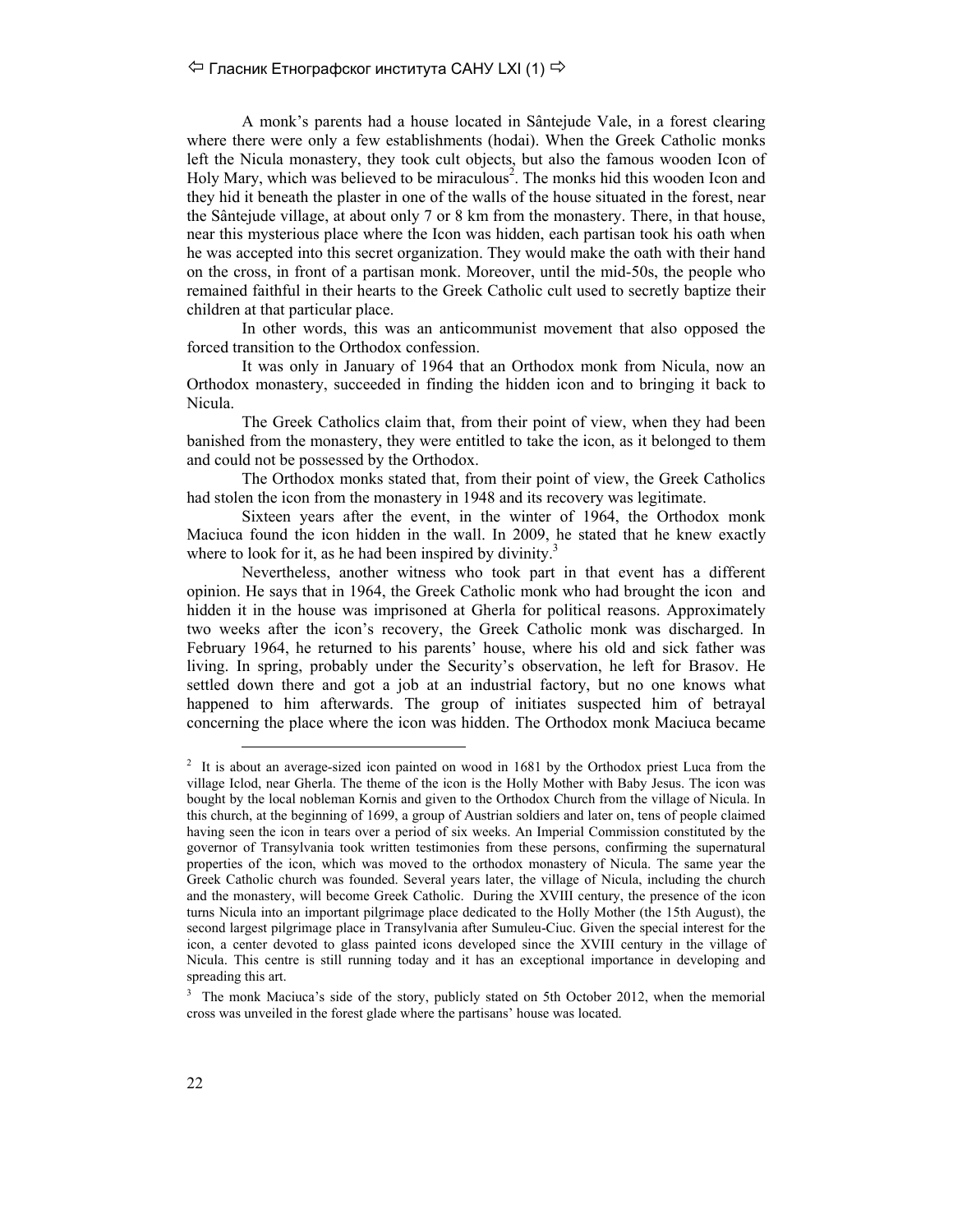in a short time the abbot of the Nicula monastery. He is still alive (2012) and he sometimes goes to Nicula, where he is very much respected. He recounted to me the story of finding the icon right at that place in the forest.

**B4. Who digs up the dead?** In 2006, the historian Marius Oprea, counselor of Prime Minister Tariceanu, managed, after several hurdles, to create the Institute Of Communism Crimes Investigation in Romania, with the purpose of identifying and revealing the destinies, the suffering and the bodies of those murdered by the agents of communist repression and buried without a cross at their heads, throughout the country.<sup>4</sup> There are a lot of dead waiting for this gesture, some of them still anonymous, some of them very popular (Mircea Vulcanescu, Iuliu Maniu etc.). The procedure is as follows: The family of the victim has to send a request to the Institute, where it is registered. Based on this request an identification and research investigation can be initiated concerning the place where the exhumation should begin. As soon as the research phase is done, the field work begins. After the first successful campaigns, some thousands of requests have been received. As the Institute's logistic capacity is quite limited, responding to all these requests becomes difficult.

**B5. Simion Muresan's exhumation.** In the fall of 2009, the request formulated by Simion Muresan's grandson had to be answered. He was 2 years old when his grandfather died. Now he is 62. Simion Muresan's son had to dig his father's grave. After several days, he made the courage to go one night and thrust a small stake at the head of the grave. Then, in the '70s, since the local mayor didn't object, Simion Muresan's son built a cross out of stone in the place where the stake used to stand. So, unlike other cases, identifying the grave was not a problem. After seven hours of efforts, the specialized archeologists found a skeleton. The priest uttered a prayer. Then it was the coroners' and the military prosecutors' turn to do their jobs.

First of all, the identification was made from a legal point of view. The clues and the funerary inventory provided important evidence regarding the bones (size, position, fractures, and deformations). They confirmed that the buried man was indeed Simion Muresan and they surmised how the crime happened. The Security officer ordered the peasant to go straight on and he shot him from behind. The bullet broke the victim's femur and the he fell down. Then, the Security officer approached and shot another bullet at Muresan's head, causing the fracture of his jaw. The corpse was pushed into the grave dug by the son of the victim, where he laid for over 60 years, on his left side. These facts were determined at the disinterment, by the victim's family, as well as by expert analysis by a team comprised of archeologists, coroners and military prosecutors.

#### **C. The Reinhumation. The Delayed ritual**

-

**C1. The natural death, 1949 .** In the case of a natural death, in 1949, at the age of 73, Simion Muresan would have been followed a normal faith. By interviewing some old people (Ciuta Raveca, 78, Lupsea Ana, 82 ) it was revealed the fact that, in those times, the ordinary funeral ritual in Sântejude comprised the dead man inside the

 $<sup>4</sup>$  My collaboration with ICCR started in 2008, when I was accepted to participate as a volunteer, at</sup> these campaigns, by contributing to the photo and video documentation.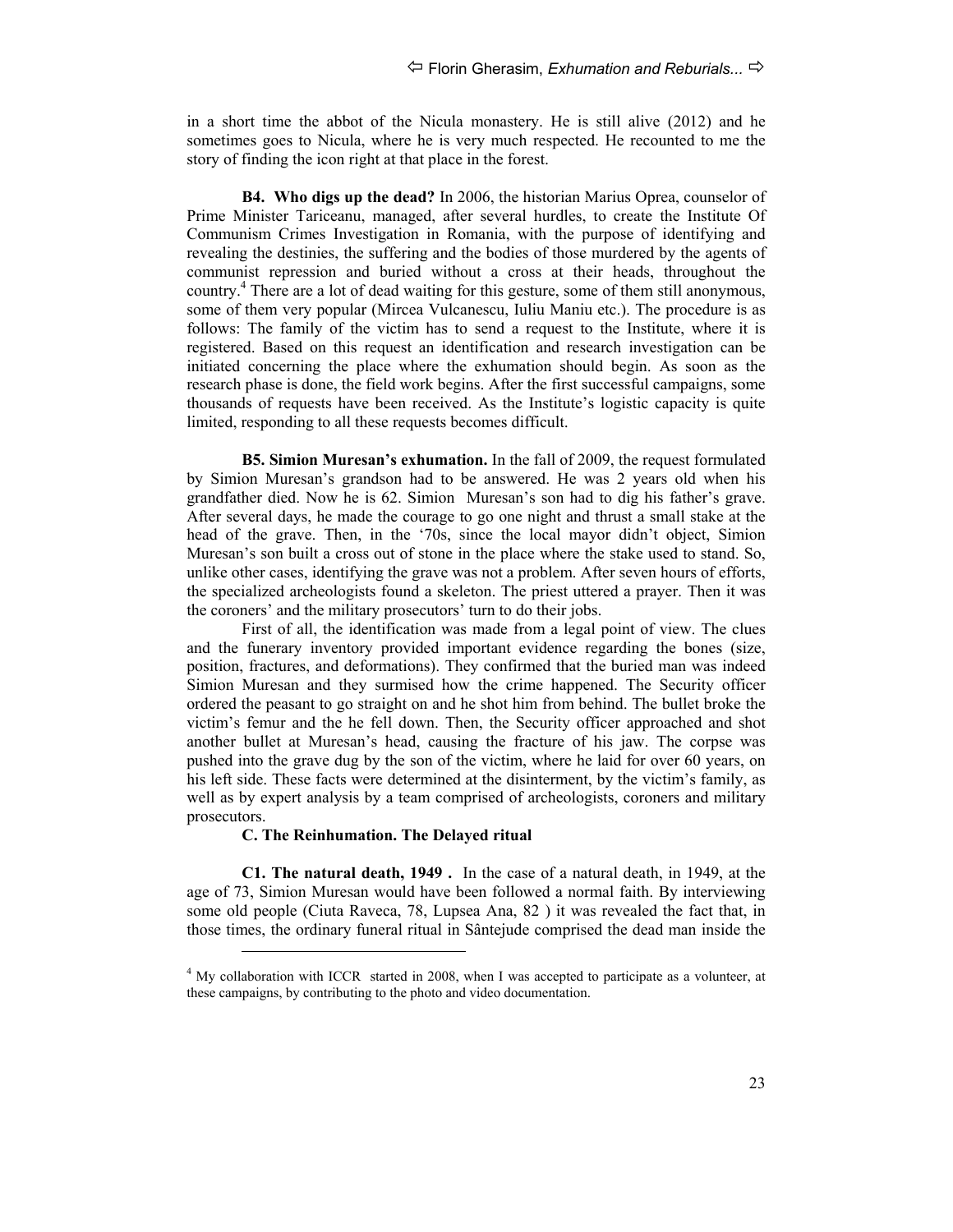### $\Diamond$  Гласник Етнографског института САНУ LXI (1)  $\Rightarrow$

house, with his family around him, having his last Eucharist and having a candle at his head . While the deceased was still inside the house, wake took part around him. The grave was dug in the cemetery, next to the other deceased from his ancestry. The funeral service was held by the Greek Catholic priest, with the participation of the community. The charity meal was organized after the funeral. All through the mourning period, memorial services were held.

**C2. The bad death.** Simion Muresan and the two partisans were eliminated with an obvious purpose. Their death and their damned graves, the taboo regarding their memory and cult of death was meant to serve as an example to terrify those who would have dared to oppose the new communist regime. It was the role of a scapegoat. Killing without trial, without papers for the deceased, without the funerary rituals. They were buried at the scenes of the crimes, outside the cemetery, without any funerary ritual, without a wooden cross or any Christian sign to mark their graves. Thus, their tombs were damned to be anonymous. The traditional, periodical rituals for death were forbidden. So these tombs were meant to be places of refused, forbidden memory.

The killing of Simion Mureșan together with the two partisans was not a terminus point of the terror. The subsequent reprisals had the effect anticipated by the Security. Eventually, the peasants agreed to the collectivization, which represented the victory of communism. From a religious perspective, the peasants also accepted the Orthodox confession, given the fact that in 1950 the Greek Catholic priest was arrested. "We will be Muslims if you want, but stop hurting and killing us!" (Ioan Mocean). The trauma was so strong in the collective memory that even in 1990, 20 years after the change of political regime, the creation of a new Greek Catholic parish was impossible. The place of the partisans' house is now a ruin.

**C3 Reburial, in 2009.** Simion Muresan`s social status changed several times: till 1949, he was a simple peasant, regular member of the community; then he became "enemy of the people"; he was killed as a scapegoat and warning for others; at the funeral of 2009, he becomes a hero, but how?

The only survivor of Simion Muresan's family from 1949, is a nephew of his son, Muresan Petru, who was two years old at that time. He grew up with the story of the tragedy of the grandfather, told as a family secret. He had good results at school, but his family's bad reputation did not allow him to study at any faculty. So he was permitted to study theology, but at the Orthodox Faculty, at Sibiu. Now he is 62 years old. He is an Orthodox priest and has an important position as the Orthodox protopope of Gherla. He has two sons who also graduated at the Orthodox Theology Faculty. The protopope of Gherla has authority over the Orthodox parish of Sântejude, where the priest is a young graduate from Moldavia, with a limited experience of 4 months.

During public interviews, the religious nature of the King Michael's Captains movement was not mentioned. The reporters were not informed about this fact, and those who knew did not speak or were not questioned. Thus, the fact that Simion Muresan and the two partisans died not only as anticommunist martyrs, but also as Greek Catholics was completely omitted.

**Re-inhumation and the proper funeral**. After the expertise conducted by the coroners and the prosecutors was over, the bones were exhumed from the grave, and given to the family. They were covered in a shroud and put in a coffin. The coffin was taken to the Orthodox Church that used to be Greek Catholic in 1949. Simion Muresan's house doesn't exist anymore; it was demolished a long time ago. In the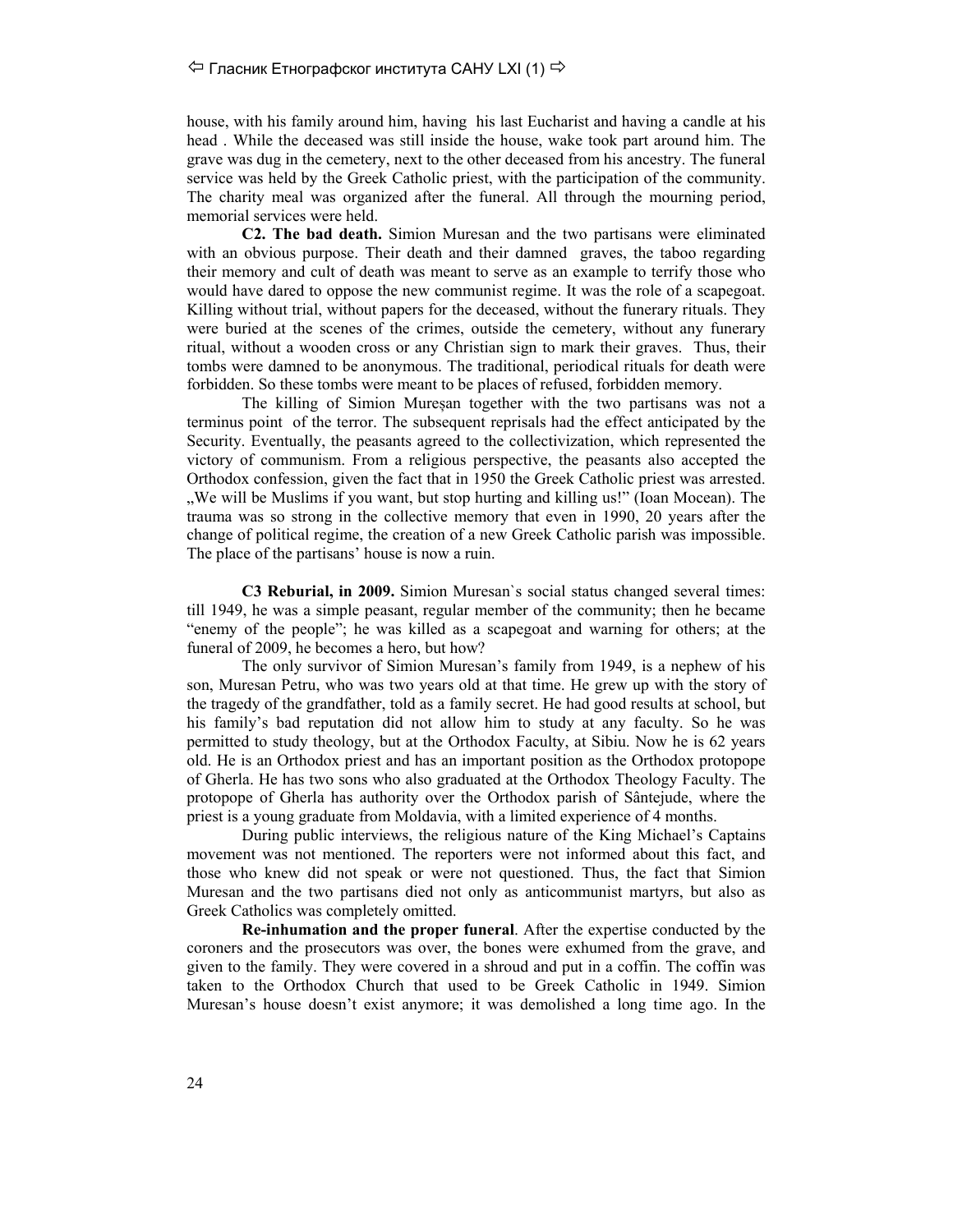morning of the funeral, 16 orthodox priests and the abbot of the Nicula monastery, accompanied by 6 monks arrived in the small village. The monk Maciuca, who had recovered the icon, was also there. Even a bishop belonging to the Cluj Metropolitan Seat was present.

The service took place in two phases. First of all, the priests accompanied by the people, climbed into the forest, to the ruins of the house where the icon used to be kept. During the ceremony that begun at 10 o'clock, a wooden crucifix was hallowed. The monk Maciuca retold the story about the discovery of the icon, in 1964. He said that he would like to live the rest of his life in isolation, right in that forest. All those present, including the bishop, proposed the building of a monastery belonging to Nicula. Father Maciuca was supposed to be one of the monks living there. The second phase of the ceremony began at 12 o'clock at the church, where the coffin was put. The funeral ceremony was very pompous and all the priests have participated. The character of the ceremony was Orthodox. No Greek Catholic priests were present. No one mentioned the fact that, at the moment of his death, Simion Muresan was Greek Catholic. When evoking the events, no one mentioned about the Greek Catholic character of the partisan movement. So, a man who died because he was against the communist regime and didn`t belong to Orthodoxy was buried as a very faithful Orthodox. The purpose of the funeral, namely moral compensation and identity restoration was, as at least from a confessional point of view, deviated.

Simion Muresan's coffin was covered by the Romanian flag, signifying the honoring of a national hero. There were also a lot of wreaths decorated with ribbons in the national colors. At the funeral, the mayor, several counselors and even a member of the Romanian Parliament were present. At the end of the funeral, everybody received a loaf of knot-shaped bread as alms for the dead man. The coffin was carried by some young men from the village. The traditional stops were made. The inhumation took place in the cemetery, in an honorable place, near the entrance. After the funeral, the family, represented by the grandson who became an Orthodox rector, organized a meal, which didn't take place in the village, with the community, but in the city of Gherla. Not everybody was invited, only certain persons.

**D1. Exhumation 2010.** The two partisans' (Năhălean Gheorghe and Moldovan Traian) exhumations took place exactly one year later, in September 2010. Although the place was in the forest, the operation went smoothly due to a key source. A man from the village, aged 69, was a partisan's nephew (Năhălean). In 1949, he was 9 and he was one of those who were obliged to dig the partisans' grave. Although there were no signs leading to the grave, he remembered exactly the trees where the grave was dug. The information he offered was exact, even after 61 years. The bones of the two partisans were discovered by the Institute crew led by Marius Oprea, assisted by the coroners and the military prosecutors. After identification and analysis, the bones were given to the families.

**D2. Re-inhumation 2010.** The two partisans' coffins were put in the Orthodox Church located in the center of Sântejude. The ceremony was Orthodox in character and was common for both. Three priests participated: the rector from Gherla, the priest from the village and a young priest, the rector's secretary. The audience was not so impressive. No officials participated. Some descendants of the two partisans were present, represented by some nephews. Năhălean's relatives are middle-class teachers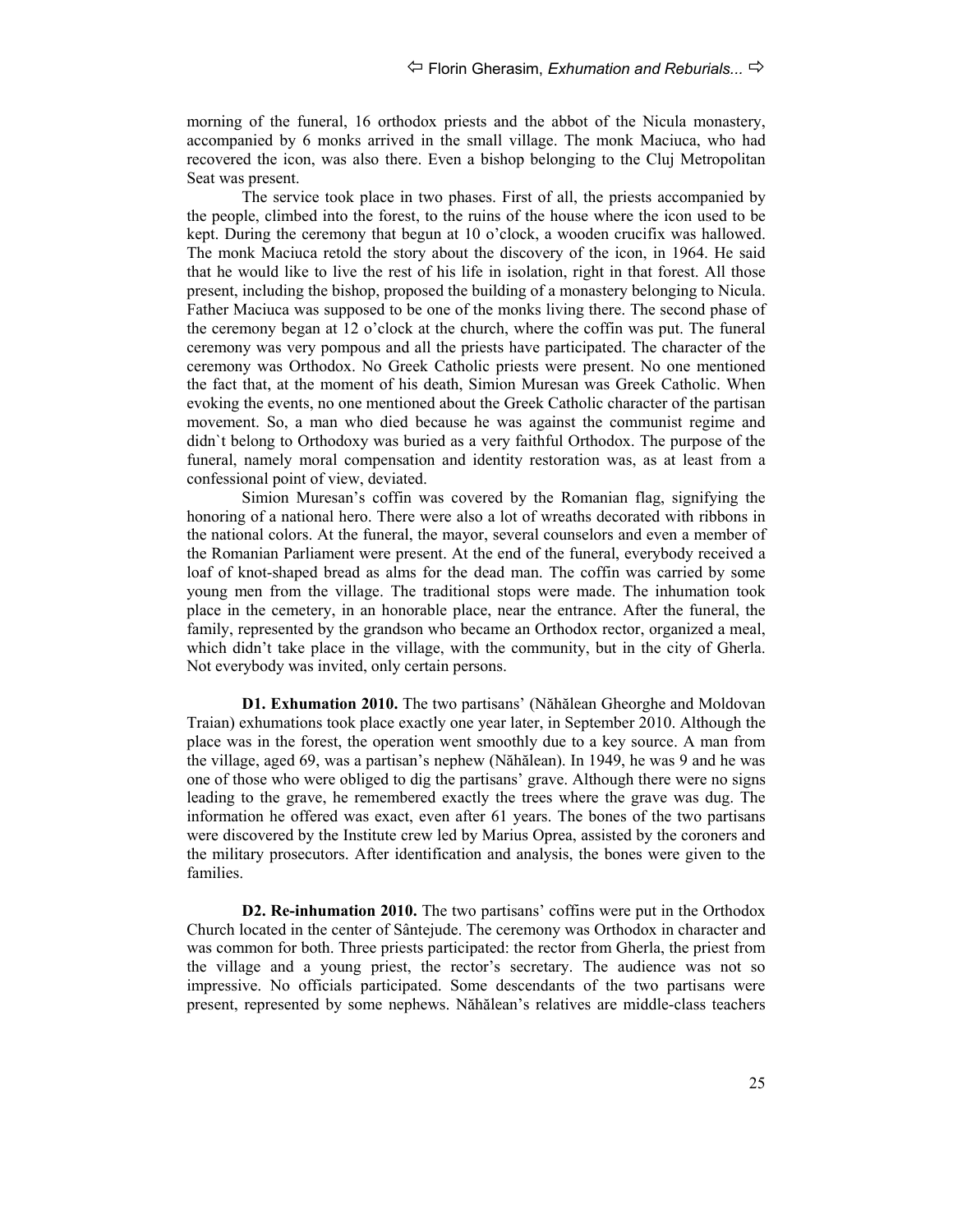## $\Diamond$  Гласник Етнографског института САНУ LXI (1)  $\Rightarrow$

who live in Cluj. Moldovan's relatives are very poor people living in the same village. After the common ceremony that took place in the church, the coffins took separate ways:

a) Năhălean Gheorghe was carried to the cemetery of Sântejude, accompanied by a lot of people and two priests: the rector and the local priest. All the traditional procedure, including the stops, was followed. After the funeral, the family organized a meal for everyone at the local cultural center.

b) The coffin of Moldovan Petru was transported by a Dacia car. The only persons who accompanied the coffin were the young priest from Gherla, the driver and other 5 persons representing Moldovan's family. On the 3-kilometer way to the Sântejude Vale cemetery there were no stops. The inhumation procedure was very quick and the coffin was put in the grave. At the end, the young priest hurried to arrive at the meal organized in the memory of Năhălean. The relatives of Petru Moldovan did not have the financial resources to organize a meal, neither were they invited to participate to the meal in the honor of the other partisan.

**D3. Conclusions**. The funerals that I took part at, did not reflect the tragic and common destiny of the three martyrs, but the interests and the social condition of their descendants at that instant (2009-2010). As described in the book written by Katherine. Verdery (the case of the bishop Inochentie Micu Klein), from a confessional perspective, we may notice how the symbolic competition and the power relations between the Orthodox Church and the Greek Catholic Church take place. The manipulation with the defunct's identity is not made according to his own interest, but to his descendants' and actual social and political interest. By comparing the three funerals, one may notice that although these three people died as equals, for the same reason and they shared the same damned soil damnation earth for 60 years, it was these ceremonies which divided and differentiated them. These ceremonies did not reflect, after all, their equality in front of the death, but their descendants' present social hierarchy, on the life scene.

#### **BIBLIOGRAPHY**

- Bernea, Ernest, 1977, Spațiu, timp și cauzalitate la poporul român, Editura Humanitas, **Bucuresti**
- Blumer, Herbert, 1986, Symbolic interactionism perspective and method, University of California Press, Los Angeles
- Both, Nicolae, 1986, Contributii la Cântecul Zorilor, Anuarul Muzeului Etnografic al Transilvaniei Cluj-Napoca
- Bran, Mirel, 2012, Vânătorul de securiști, Editura Grinta, Cluj Napoca Chevalier, Maurice (coord), 2006, Dicționar de simboluri, vol. I – III, Editura Herald, Bucureşti
- Constantinescu, Nicolae, 1999, Romanian Folk-Culture. An introduction, Editura Fundaţiei Culturale Române, Bucureşti
- Dobre, Florica, (coord), 2004, Trupele de Securitate (1949-1990), Editura Nemira, Bucuresti -Dobrincu, Dorin (coord.), 2005, Ţărănimea şi puterea. Procesul de colectivizare a agriculturii în România 1949-1962, Ed. Polirom, Iaşi